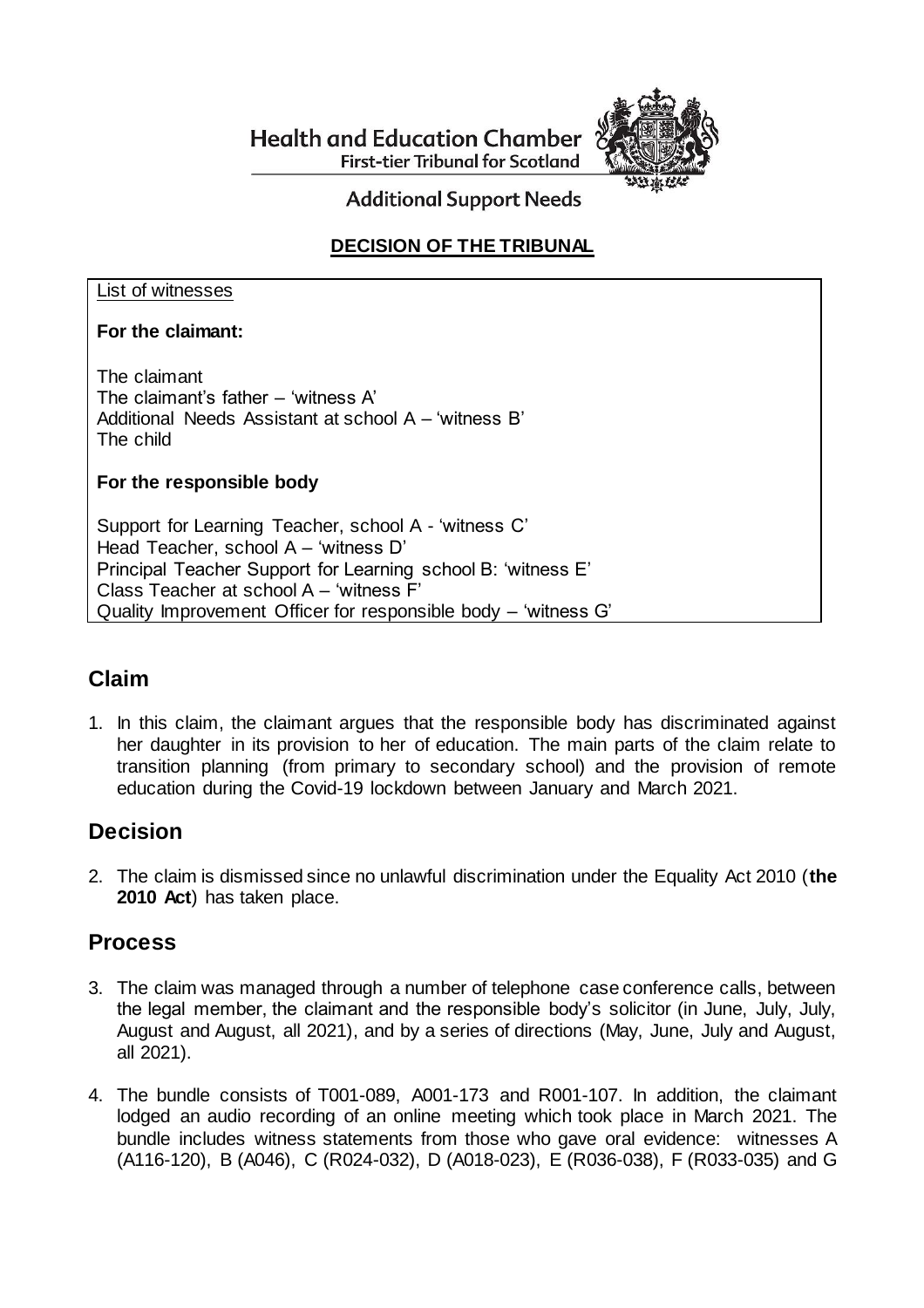(R076-078 and R079-080). None of these witnesses strayed in any material way from their written statements when giving oral evidence.

- 5. A hearing took place on Cisco WebEx, an online hearings platform, in August and September 2021. The evidence of witnesses A and F was taken by telephone only, due to technical difficulties.
- 6. Written submissions were exchanged and are in the bundle at A141-173 and R081-108.
- 7. Subject to what we say in the next paragraph, we took all of this material into account alongside the oral evidence.
- 8. The responsible body missed the deadline for the second round of written submissions. They had applied for an extension to the deadline since the solicitor who had dealt with the claim at the hearing was, by the time of the submissions, no longer employed by them. That e-mail was sent to the wrong e-mail address and by the time it was re-sent, and before the extension request was considered, the responsible body lodged a further submission (R101-108). The claimant objected to this further submission coming in late since the responsible body was aware that the solicitor would be leaving before the end of the hearing process, and because they would have the advantage of having seen the claimant's response to their initial submissions. We decided that it would be unfair to consider the further submission from the responsible body. Two errors had been made – with the e-mail address and, more importantly, in not putting in place cover for the change in personnel. No reason was advanced for either error. We therefore left the responsible body's additional submission out of account in reaching our decision.
- 9. The child gave evidence in the presence of the tribunal only. The general areas of questioning were agreed by the parties in advance. A detailed summary of what the child said was recounted to the parties immediately afterwards. Following day 2 of the hearing, the claimant asked to have access to the recording of the child's evidence. We granted that request and the claimant and responsible body's representative listened to that recording.
- 10. The child gave evidence in a very clear, cooperative and pleasant way. She expressed some anxieties around going to school B, and these are reflected in the findings in fact. She also expressed some disquiet about how maths was taught online, which is also reflected in our findings in fact.

# **Findings in Fact**

### *General findings*

- 11. The child was born on July 2009. The claimant is the child's mother. The claimant and the child live together.
- 12. The child attends school A. She is in primary 7 there. The child was due to attend secondary school at school B from August 2021. Schools A and B are managed by the responsible body.
- 13. The child has a global and significant impairment in her intellectual and adaptive functioning. The child has a learning disability. The child's ability to retain and process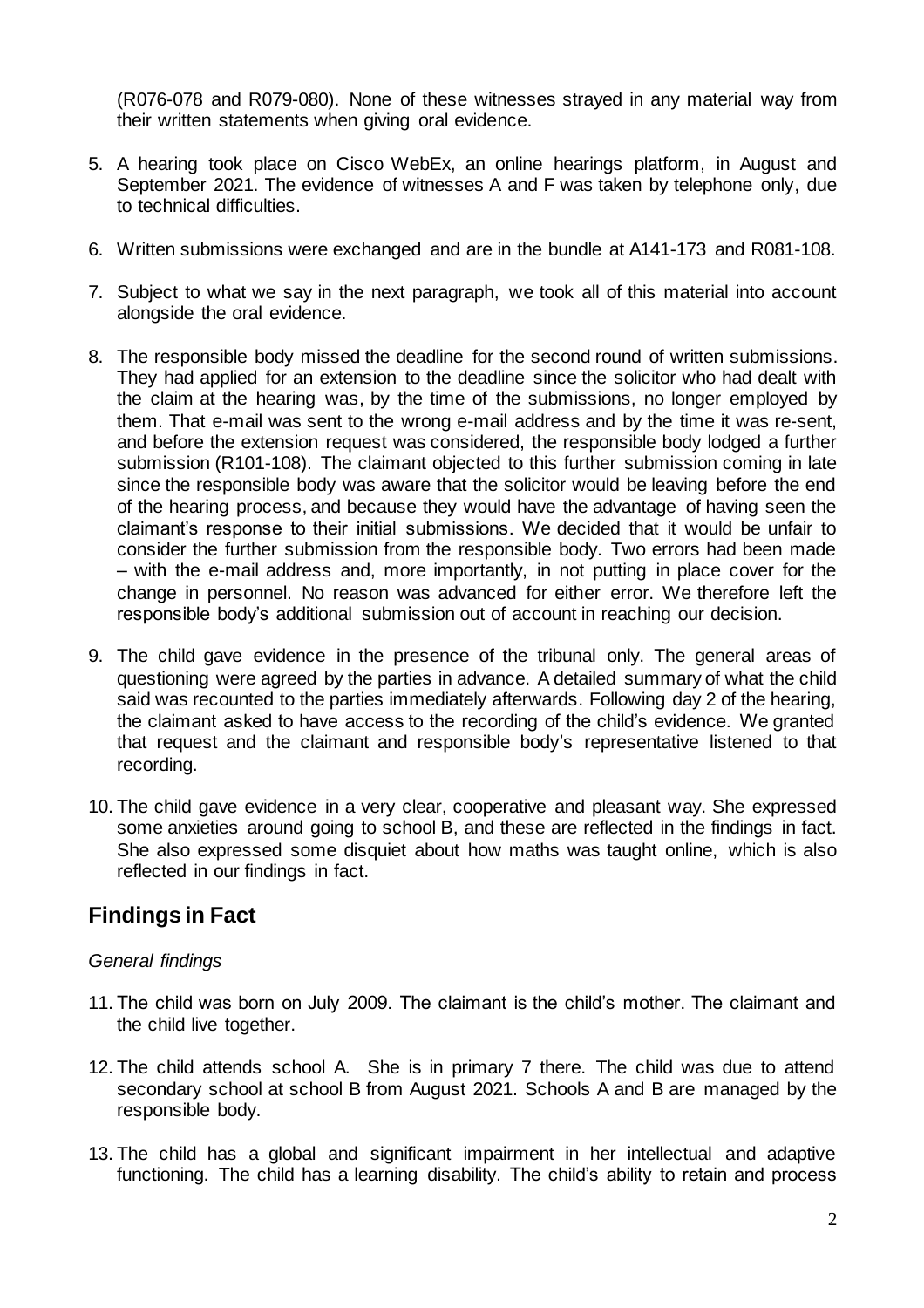information is very poor. The child learns better with visual aids rather than learning though the use of language only. The child is a literal learner. The child requires extra time to process information during learning. She requires prompting with some self-care skills, including brushing her teeth and hair, bathing, and using cutlery. The child is anxious around roads. Her coordination is poor. The child can be sensitive to noise. The child tends to become anxious about changes of routine; she needs support to manage these as well as repeated reassurance.

14. The child had a co-ordinated support plan (**CSP**) which was discontinued in October 2019, since no external agencies were providing support to the child by that time. The child previously had input from speech and language and occupational therapy services.

#### *Findings on the child and school A*

- 15. Between 2016 and June 2018, the child had a shared placement between school A and the support centre. The support centre is a language support service. The child attended the support centre for two mornings a week. Attendance at the support centre stopped in June 2018 since it was decided that the child's needs could be met fully in school A.
- 16. During academic session 2020-21, the child was supported in her school A class by an Additional Needs Assistant (**ANA**), witness B. Witness B was allocated 7.5 hours per week to support the child in class during primary 7. This allocation increased to 15 hours in session 2021-22, in order to assist the child with the transition process to secondary school.
- 17. Witness C, Support for Learning Teacher at school A, provides support to the child both directly and by liaising with the child's class teacher (witness F) and her ANA (witness B).

#### *Findings on the deferral process*

- 18. In August 2020, the claimant indicated to school A staff that she was considering making a request for the child's transition to school B to be deferred by one academic year (**deferral request**), which would mean that the child would undertake a further final year of primary school.
- 19. Deferral requests made to the responsible body are considered by a multi-disciplinary panel (**the panel**). Applications are made in writing on a pro-forma application form. The application form contains guidance on how it should be completed. The responsible body operates a policy for a repeat year (R065-067).
- 20. A meeting between school A staff and the claimant to discuss the claimant's wish to make a deferral request took place in September 2020. In October 2020, the claimant submitted detailed reasons for her deferral request. A meeting took place in October 2020 between the claimant, witness C and witness E. Also present was educational psychologist for the responsible body.
- 21. Between the end of October 2020 and early March 2021, witness C took a number of steps towards the completion of a deferral request form, including asking for information from the educational psychologist and from school B. In January 2021, witness C attended an online transition meeting with school A and school B staff. At that meeting,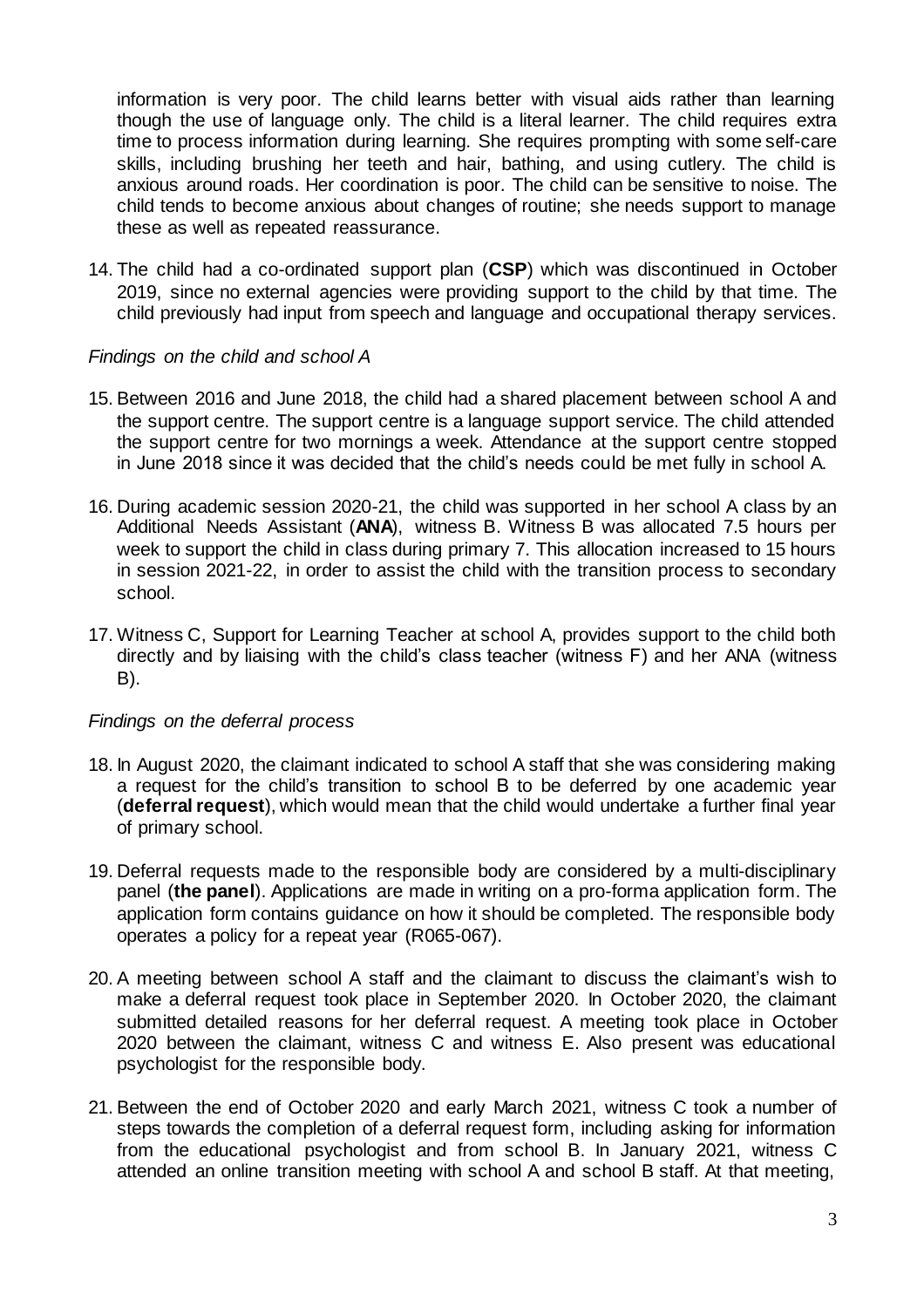the child was discussed. By this time, the Covid-19 pandemic had led to all Scottish schools closing. Schools were closed between around the end of December 2020 and around the end of March 2021 (**the lockdown**). As a result, all meetings and teaching took place online from January 2021 until Easter 2021.

- 22. By February 2021, witness C was completing the deferral request form. This was based on information from the January 2021 meeting, as well as input from witness D and attempts to obtain written input from the educational psychologist.
- 23. In March 2021, witness C completed the deferral request form (T013-022) and submitted it. She sent a copy to the claimant. The deadline for submitting the form was March 2021. Immediately on submitting the form, witness C realised that the claimant had not seen the final draft, and informed witness D. The claimant objected to the form having been submitted without her approval or signature, which is a requirement of the form. Witness D immediately withdrew this first version of the deferral form. It was not considered by the panel.
- 24. In March 2021, the claimant and witness A met online with witnesses C and D. That meeting lasted for around 90 minutes. The claimant recorded that meeting. Neither witness C nor witness D were aware that the claimant was recording the meeting. Witnesses C and D apologised for having submitted the deferral form without the claimant's approval or signature. They undertook to re-submit the form once it was approved and signed by the claimant.
- 25. In March 2021, the amended deferral form (T023-33) was re-submitted. The claimant was content with the content of this form and had signed it in March 2021.
- 26. The panel refused the deferral request and issued its reasons in March 2021 (T034-35). Included in those reasons was an invitation for a further deferral application by the end of May 2021 if reservations about the child's transition to school B in August 2021 persisted.
- 27. In early June 2021, a second deferral request was submitted. The panel considered this request on June 2021 and granted it, allowing the child to repeat her final year at school A. The panel issued reasons for its decision, which were primarily the child's mental and emotional health and her wellbeing as they related to transition to school B (A123-124).
- 28. As a result of the granted deferral request, the child is currently in a repeated final year at school A during session 2021-22.

*Findings on the child and the transition process*

- 29. Some children are part of an 'enhanced transition' process. This happens when a child needs a more individualised transition process to secondary school.
- 30. The responsible body usually begins the enhanced transition process from primary to secondary school in January of the child's primary 7 year. When deemed necessary, the transition process can start earlier, usually for children with complex needs.
- 31. An enhanced transition process for school B would usually involve small group visits to school B from Easter in the final primary school year. The main purpose of these visits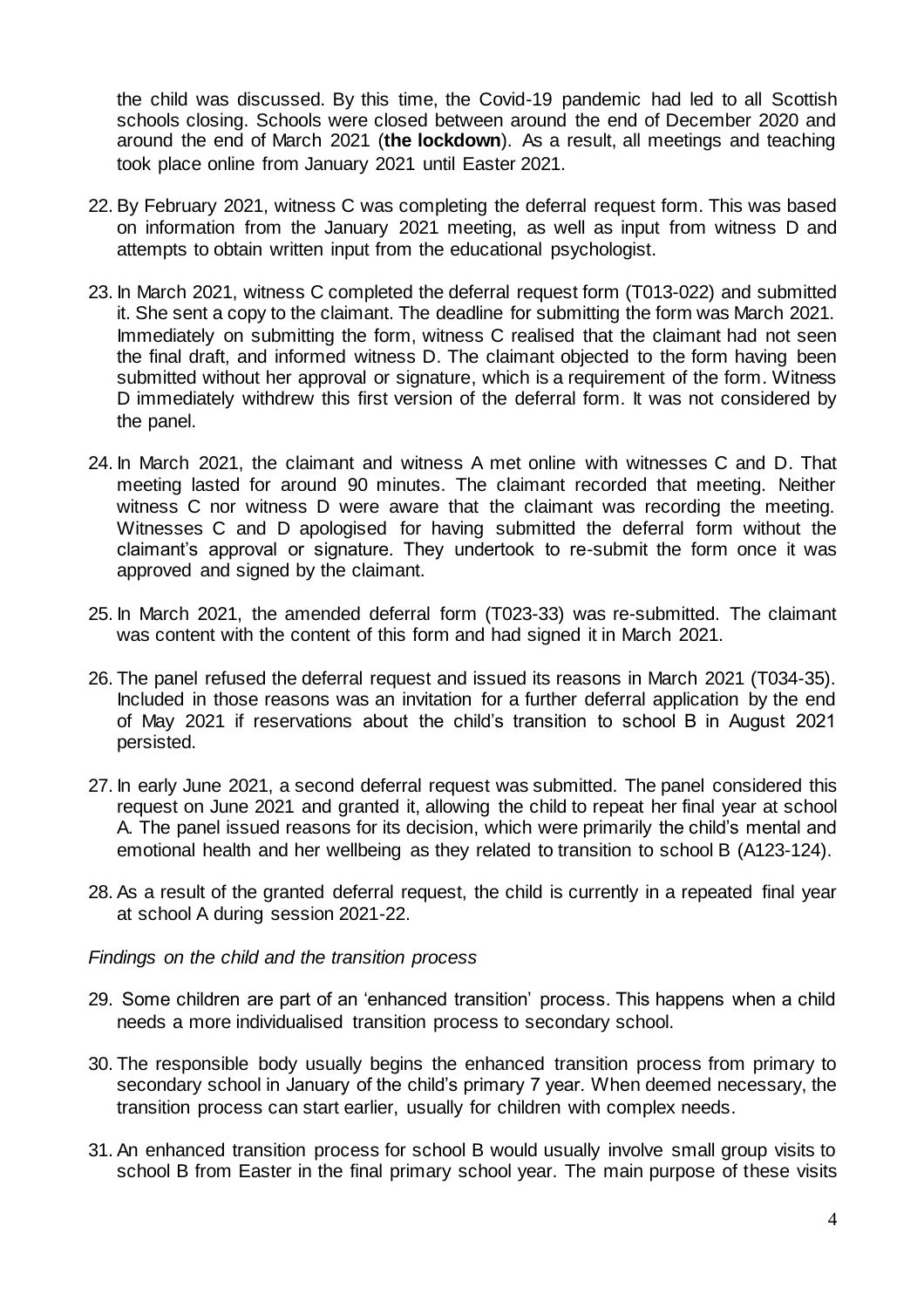is to help children familiarise themselves with the school and to build relationships with school B staff.

- 32. The child was deemed by school A staff to require an enhanced transition process which was formally agreed at a school liaison group meeting on January 2021. This meeting was attended by staff from schools A and B. Information was shared about the child and supports were identified.
- 33. During the academic year 2020-2021, the child's views about transition to secondary school were obtained informally by school A staff: witness B, witness C and witness F. The claimant also informed school A staff of the child's anxieties about transition on a regular basis.
- 34. Transition planning for the child started on October 2020 with e-mail contact between witness C and a Support for Learning teacher at school B. Witness E was sent that email. A meeting took place on October 2020 to begin to plan the child's enhanced transition.
- 35. In December 2020, witness C contacted school B asking for resources to support the child's transition to secondary school, such as a timetable and photographs. She received a timetable from school B.
- 36. Further correspondence and meetings took place between January 2021 and June 2021, involving staff at schools A and B, the responsible body's educational psychologist, the claimant and the child.
- 37. During the lockdown period, no transition visits to school B were permitted for any children and school B was not permitted to hold school visits for pupils from different schools until after May 2021.
- 38. School B identified that the child would benefit from the school's support for learning junior intervention package, which would allow the child to have daily enhanced support in addition to support within the classroom. Transport and lunch break support were also identified as necessary for the child at school B.
- 39. Between January and April 2021, the child had four online transition visits with a support for learning teacher at school B, supported by witness C. The child had an opportunity to discuss her anxieties and engaged positively in the visits. The child had four physical transition visits to school B in May and June 2021. A further visit to school B was planned for week commencing June 2021, but this was cancelled due to a Covid outbreak. Witness B accompanied the child on some of her physical visits to school B.
- 40. The child was offered more visits to school B as part of the transition process than those in which she participated.
- 41. After the visits to school B started, the child started asking witness B more questions, seeking reassurance for her anxieties about secondary school. These questions were repetitive. The child wanted to know what she would do when she attended school B, what classroom she would be in and whether witness B would be there. The child was reassured to an extent on meeting school B staff.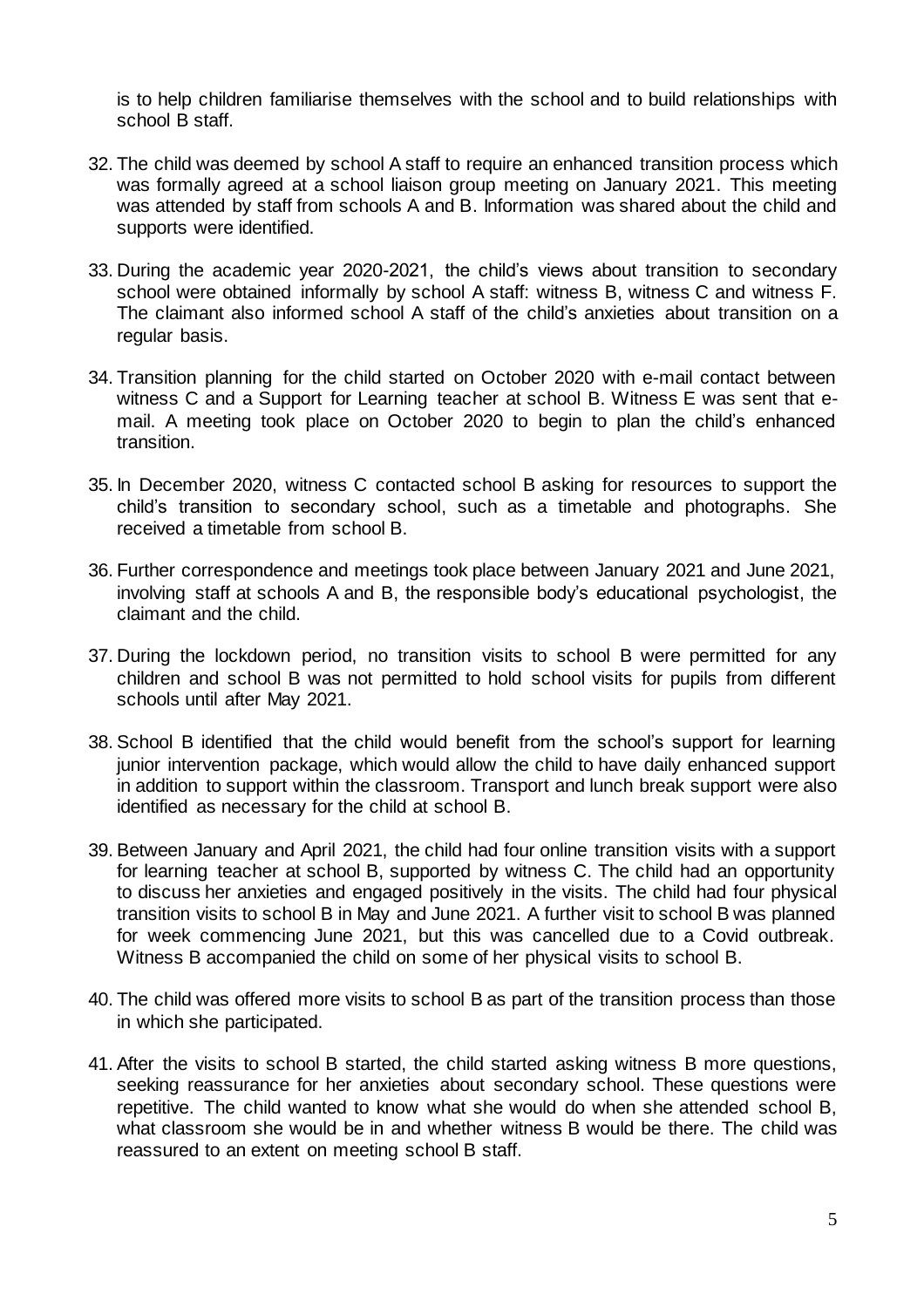- 42. During the school year, the child has experienced nightmares, some of which are about attending school B. The child is anxious about noise in school B, as well as crowds and congestion. She is also worried about the possibility of being treated badly at school B by other pupils.
- 43. The transition process to school B was proceeding well. The child enjoyed her visits there (virtual and in person) and she has built good relations with school B staff.

#### *Findings on online teaching*

- 44. Due to the national lockdown, all schools were closed between January and March 2021. The 2020 festive break was extended by one week to allow teaching staff additional time to prepare for this new learning method. The child received teaching from school A in an online format between January and March 2021.
- 45. The child was included in whole class online lessons for all subjects during January 2021.
- 46. Following whole class lessons, witness F stayed online to answer any questions. He emailed additional work to be completed.
- 47. From the start of term in January 2021, the child received numeracy and literacy lessons with her class teacher, witness F, and one other pupil in addition to the whole class lesson. These additional lessons lasted around 30 minutes – 1 hour each day.
- 48. Numeracy and literacy education during lockdown was tailored to the child needs.
- 49. In February 2021, the claimant contacted witness F raising concerns about whole class online maths lessons, namely that the child felt the work being taught was too advanced for her (R044). The child was not participating fully in the classes, often pretending to write. The claimant proposed that the child spend time with the ANA instead. In February 2021, witness F replied (R044) to give permission for the child not to attend the whole class maths lessons. Alternative suggestions for numeracy activities were made.
- 50. The child stopped attending online whole class lessons for numeracy and literacy in early February, following this e-mail exchange. Instead, the child received individulaised tuition from witnesses C and B. In addition, it was agreed that witness F would send worksheets to witness B in advance of her meetings with the child, to prepare her for supporting the child. These actions were carried out. The child found this experience to be better. The child then found online teaching to be fun.

#### *Findings on the 'work tray'*

- 51. Witness C introduced a resource for the child to support her in-class learning. This consisted of a 'work tray' of activities which the child could choose to access independently of an adult.
- 52. The overall purpose of the 'work tray' was to assist the child to focus when she became distracted and to encourage her to be less dependent on adults.
- 53. The activities in the tray, such as dictionary work, Lego and sewing had specific learning intentions and were designed to assist the child with, for example, problem solving skills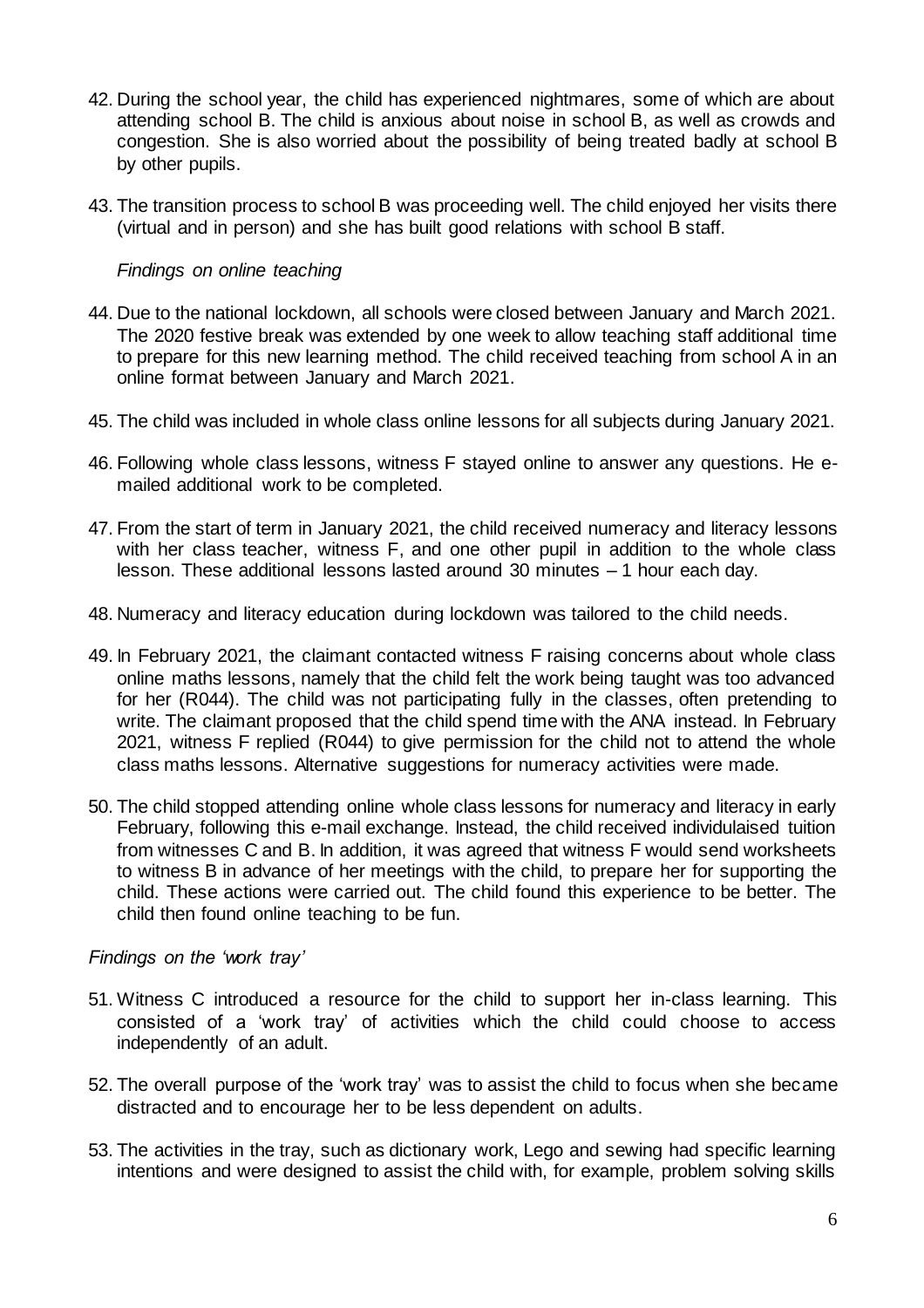or fine motor skills. The activities could be used by the child when she waited for the ANA to reach her in class. The activities changed each week and were introduced to the child by witness C or witness B.

# **Reasons for the Decision**

- 54. The claimant sets out a case for discrimination under the 2010 Act of all four main types having occurred, namely direct discrimination (s.13); discrimination arising from disability (s.15); indirect discrimination (s.19) and failure to make reasonable adjustments (s.19- 20).
- 55. The claimant is unrepresented and the responsible body is legally represented. We have decided that it is fair to consider all main issues raised by the claimant against each of these four discrimination types, whether or not that is the way the claimant's case is presented. This is in line with the overriding objective in rule 2 of the First-Trier Tribunal for Scotland Health and Education Chamber Rules of Procedure 2018 (schedule to SSI 2017/366) (**the rules**), in particular rule 2(2)(c), which requires assistance to be provided to ensure procedural equality between the parties. Given the complexity of the 2010 Act and the different types of discrimination, it would not be fair and just to expect the claimant to marshal her arguments strategically in the same way as someone who is legally qualified. We do not mean any disrespect to the claimant in taking this approach; her submissions are very detailed and very well written.
- 56. Our task is not to decide on a disputed complaint. We may only decide whether or not unlawful discrimination under the 2010 Act has occurred. That means that we need to apply the evidence and facts to the legal tests for discrimination. In addition, the case law makes it clear that we need not decide on every point and argument made by each party. Indeed, brevity in decision reasons has been commended by the appeal courts. We therefore concentrate only on the main points and arguments made in the claim. For example, the material at heading 7 of the claimant's initial written submission under 'Understanding the needs of the child' (A157-160) is either lacking foundation or has been dealt with under one of the other six headings in that document, so we do not specifically deal with that part of the submissions.
- 57. We had thought that the responsible body had conceded that the child has a disability, as defined under s.6 of the 2010 Act. In its submissions (R085) the responsible body suggests that the child has additional support needs, but not a disability. We are in no doubt on this point. The child clearly meets the definition of disability under s.6, as is amply demonstrated by our findings at paragraph 13 above.

#### *The law*

58. For all four main types of discrimination under the 2010 Act, one of two similar concepts are crucial. These concepts are:

less/unfavourable treatment (direct and disability discrimination)

disadvantage (indirect and reasonable adjustments discrimination)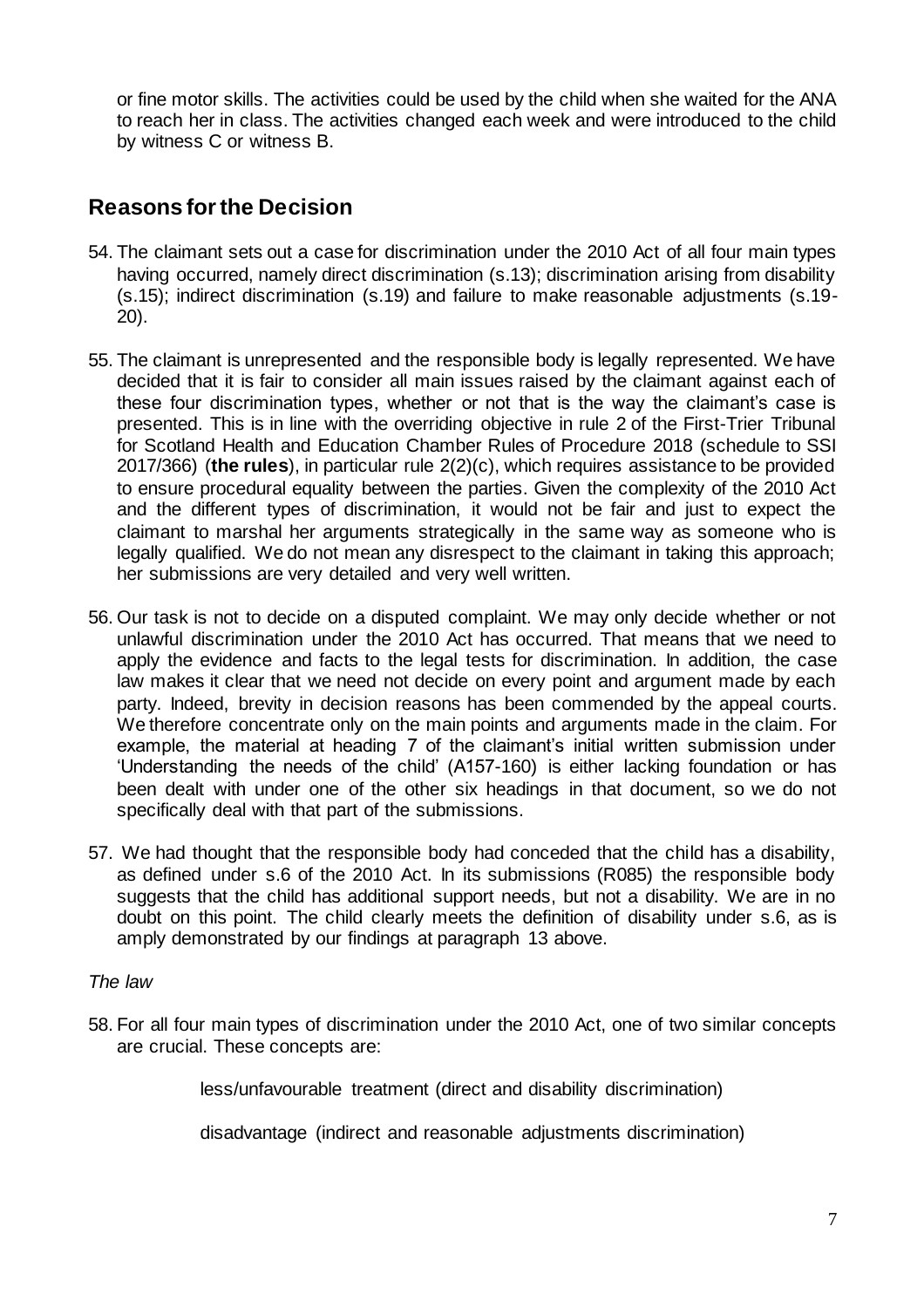59. The similarity between these two concepts can be seen in the case law and in guidance. The Supreme Court recently discussed the concept of 'unfavourable treatment' under s.15 in *Trustees of Swansea University Pension Scheme v Williams* [2019] 1 WLR 93 (*Williams*). Lord Carnwath (delivering the unanimous opinion of the court), adopted the following definition of 'unfavourably' from the Court of Appeal's judgment:

> … it has the sense of placing a hurdle in front of, or creating a particular difficulty for, or disadvantaging a person … The determination of that which is unfavourable involves an assessment in which a broad view is to be taken and which is to be judged by broad experience of life.

Lord Carnwath goes on, at para 27:

…in most cases (including the present) little is likely to be gained by seeking to draw narrow distinctions between the word "unfavourably" in section 15 and analogous concepts such as "disadvantage" or "detriment" found in other provisions..

60. *The Technical Guidance for Schools in Scotland* published in 2014 by the Equality and Human Rights Commission (**the Technical Guide**) describes 'unfavourably' as follows:

This means that [the disabled person] must be put at a disadvantage (see paragraph 5.21).

Then at paragraph 5.21:

'Disadvantage' is not defined in the Act. It could include denial of an opportunity or choice, deterrence, rejection or exclusion. The courts have found that 'detriment', a similar concept, is something about which a reasonable person would complain – so an unjustified sense of grievance would not amount to a disadvantage. A disadvantage does not have to be quantifiable and the pupil does not have to experience actual loss. It is enough that the pupil can reasonably say that he or she would have preferred to be treated differently.

- 61. The content of the Technical Guide in this area was approved by Lord Carnwath in *Williams* (paragraph 27).
- 62. There are other parts of the definitions for each of the four types of discrimination. However, as explained below, we find that the child was not treated un/less favourably and was not put at a disadvantage by any of the actions, omissions, policies or practices of the responsible body. For this reason, we concentrate on these concepts.
- 63. It is clear from the *Williams* case and the Technical Guide that 'unfavourable treatment' and 'disadvantage' are to be treated as similar concepts. The Technical Guide refers to 'detriment' as being a similar concept to 'disadvantage'. For ease of reference, we will use the term 'detriment' when referring to either 'unfavourable treatment' or 'disadvantage'.
- 64. For a relevant detriment to be caused to the child, that detriment has to result from (a) treatment by the responsible body (under s.13 and s.15 of the 2010 Act) or (b) as a result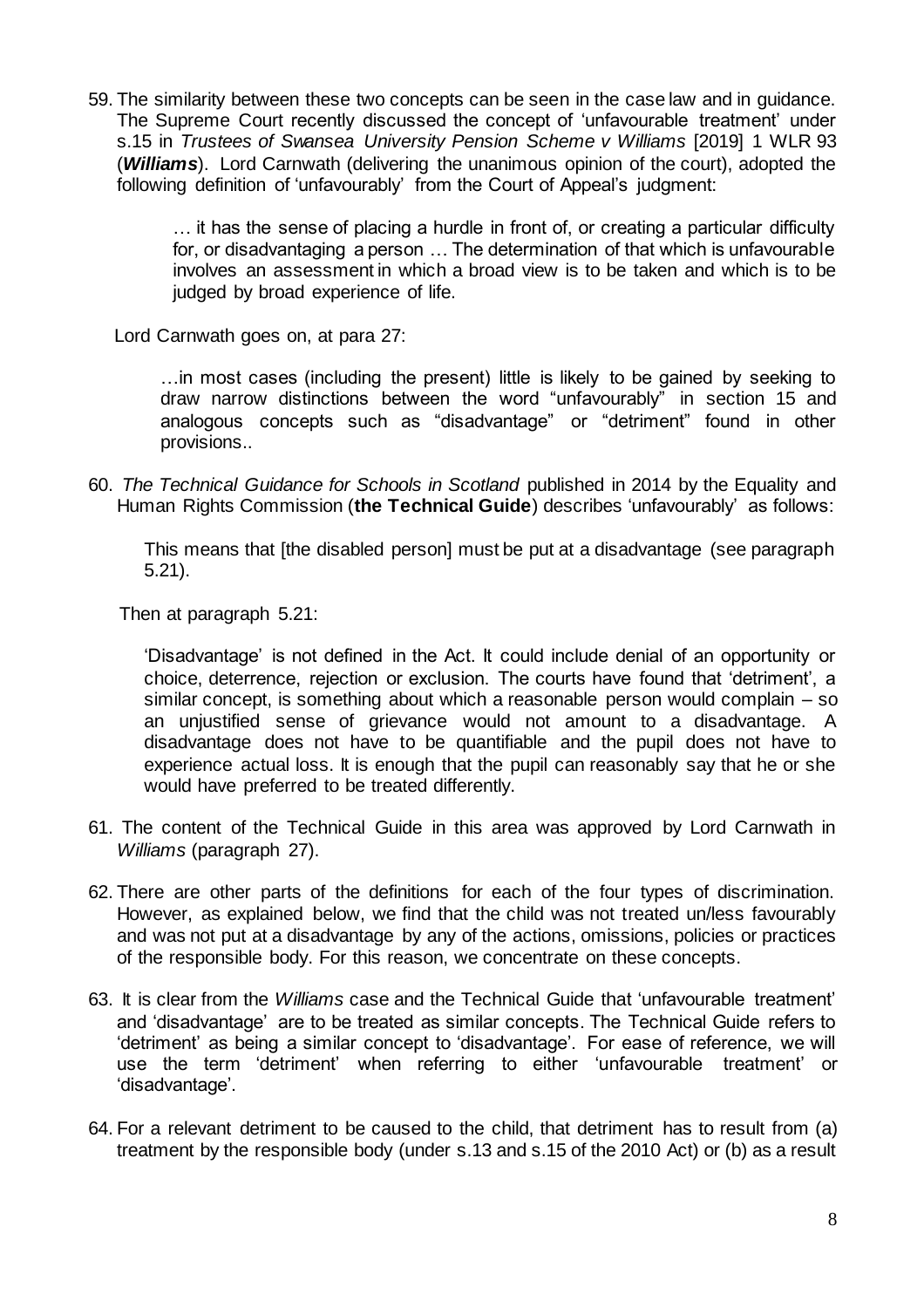of a provision, criterion or practice (**PCP**) applied by the responsible body (under s.19 and 20-21 of the 2010 Act).

- 65. Taking these two points (detriment and caused by the responsible body), we use the concept below of 'relevant detriment'. We now turn to apply these concepts to the relevant facts for each of the main areas of the claim: (a) Transition process, (b) Deferral process, (c) Allegations of dishonesty, (d) The child's 'work tray' and (e) Online learning.
- 66. It is clear that the issues raised in this claim fall within s.85(2) and (6) of the 2010 Act, providing jurisdiction for this Tribunal to deal with them under schedule 17, Part 3 of that Act.
- 67. Finally (on the law) there is the burden of proof. The initial burden is on the claimant to establish a case on the face of it, and if she does so, the burden then shifts to the responsible body (2010 Act, s.136, as discussed in the Explanatory Notes to the Act, para 443). The claimant has not established sufficient facts pointing to a breach of any of the duties in the 2010 Act having occurred. This means that the burden has not been satisfied by the claimant.

#### *(a) Transition process (findings in fact paragraphs 29-43)*

- 68.The publication *Supporting Children's Learning: Statutory Guidance on the Education (Additional Support for Learning) Scotland Act 2004*, *Code of Practice* 3rd edition, 2017 (**Code of Practice**) is of importance when considering how transitions should take place. This is especially since the Code of Practice has statutory status, under s.27 of the Education (Additional Support for Learning) (Scotland) Act 2004 (**the 2004 Act**). Section 27(8) requires that education authorities and appropriate agencies must have regard to the Code of Practice. Chapter 6 of the Code of Practice (pages 95-106) is dedicated to the subject of transitions.
- 69. The claimant raises a number of issues about the primary to secondary transition arrangements for the child. These are as follows:
	- a) Failure to take steps to gather the child's views on transition.
	- b) Failure to adapt the transition to meet the child's needs.
	- c) Too much focus on school B visits to the detriment of in-class preparation at school A.
	- d) Staff did not have an awareness of the legislative framework.
	- e) Lack of involvement of witness B in transition planning work.
	- f) Lack of clarity over who was responsible for the transition process.
	- g) No transition planning document was prepared.
	- h) No information about practical arrangements at school B.
	- i) Pupil support planning for secondary school came too late.
	- j) Secondary school visits were arranged on a week-to-week basis.
	- k) Failure to consult with relevant professionals.
	- l) Rushed transition process.

We will consider each issue in turn.

70.**On (a),** we accept that taking the child's views on the transition process is an important aspect of that process. There is a statutory requirement to do so, in certain circumstances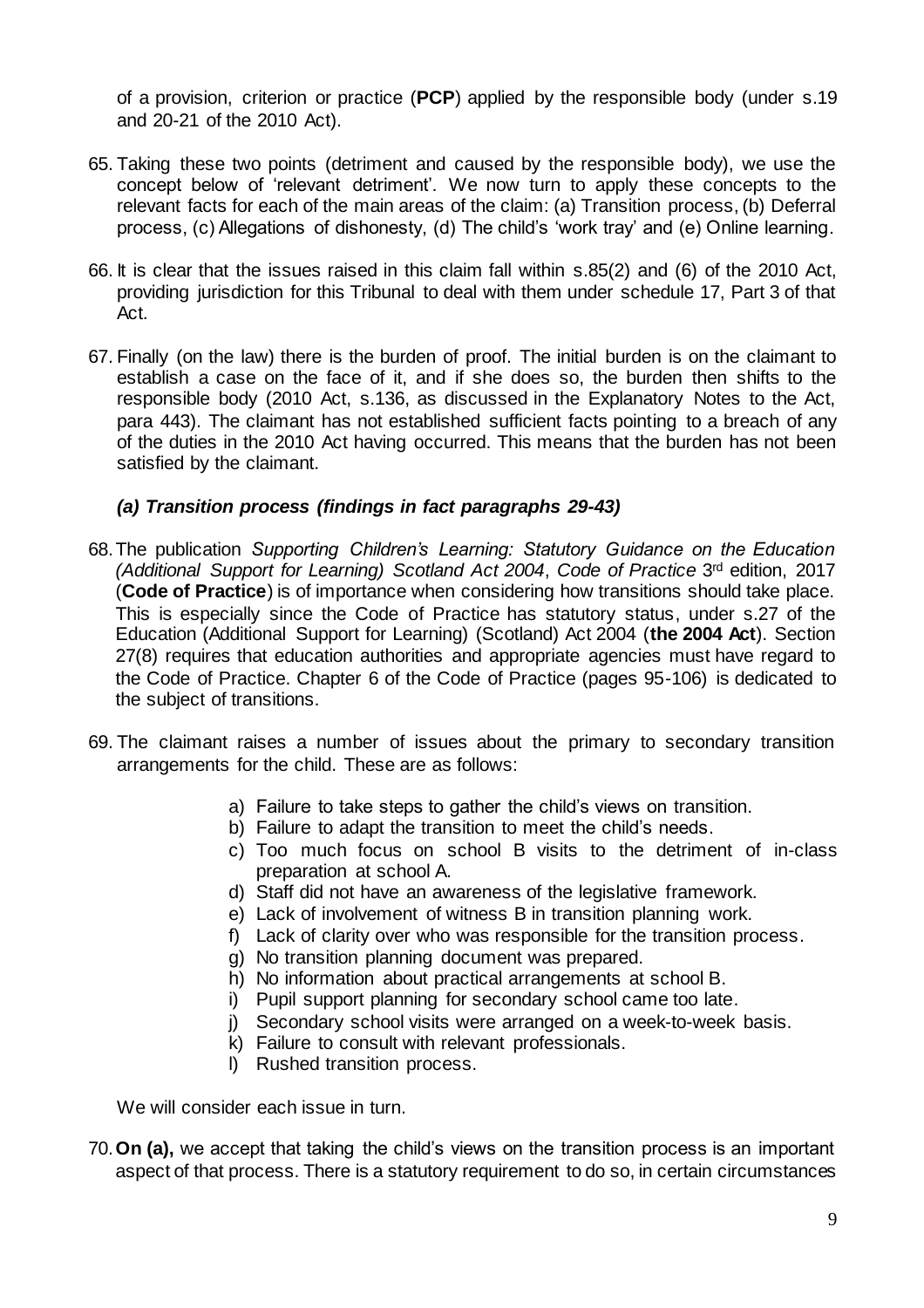(Additional Support for Learning (Changes in School Education) (Scotland) Regulations 2005 (SSI 2005/265)), (**the regulations**). However, that requirement only applies where the education authority seeks relevant advice and information from appropriate agencies and other persons they think appropriate (regulation 3(2)(b)). The obligation also applies to the views of the child's parent. For present purposes, we are prepared to assume that this obligation applies in this case. This means that the child and the claimant's views on the transition need to be considered.

- 71.We also accept that where these statutory obligations apply, and are not complied with, this would give rise to a detriment. This is since failure to follow a statutory requirement means that those whom it is intended to benefit lose the opportunity of compliance with it. In this case, the child would be one such individual. Further, the Code of Practice indicates that the views of the child should be taken into account (page 100, para 19, third bullet point).
- 72.The obligation to consider the child's views on transition was complied with in full. The taking of a child's views on such a matter need not be a formal, fixed process. This is especially the case for a child with needs such as the child in this claim. It is often best to take the views of a child in an informal way, since this is less likely to give rise to anxiety. Also, taking views at different points in the school year is wise, since a child's perspective on an upcoming change is likely to alter. All of this is within the judicial knowledge of a specialist tribunal and is supported by the evidence of witnesses B, C and G.
- 73.The child's views on transition were taken in a number of ways and on different occasions. There is no evidence to suggest that the child was reluctant or felt unable to express her views on the transition.
- 74.Firstly, her views were taken in a formal context, as part of an Educational Learning Overview by the school, leading to a document produced in October 2020 (T042-044, referred to by witness C in an e-mail to the claimant of October 2020 (A037)). The child's views about secondary school are recorded in the last page of that document (T044).
- 75.Secondly, witness B took the views of the child informally on two occasions at the start of primary 7 (A046, fifth bullet point).
- 76.Thirdly, witness C took the child's views on an informal basis (see e-mail of March 2021 at R075, and her witness statement at R029, para 20).
- 77.Fourthly, witness C asked witness B to confirm her thoughts about the views of the child (R074-075).
- 78.Fifthly, witness F had a short conversation with the child about her views on transition.
- 79.Sixthly, the views of the child on transition were taken by the educational psychologist for the responsible body and attached to the deferral application in March 2021 (see the reference to these at T029).
- 80.Seventhly, the views of the child on transition were communicated on a regular basis to the responsible body by the claimant. Taking a child's views does not necessarily involve doing so directly, and a parent can be an important source of those views, not least since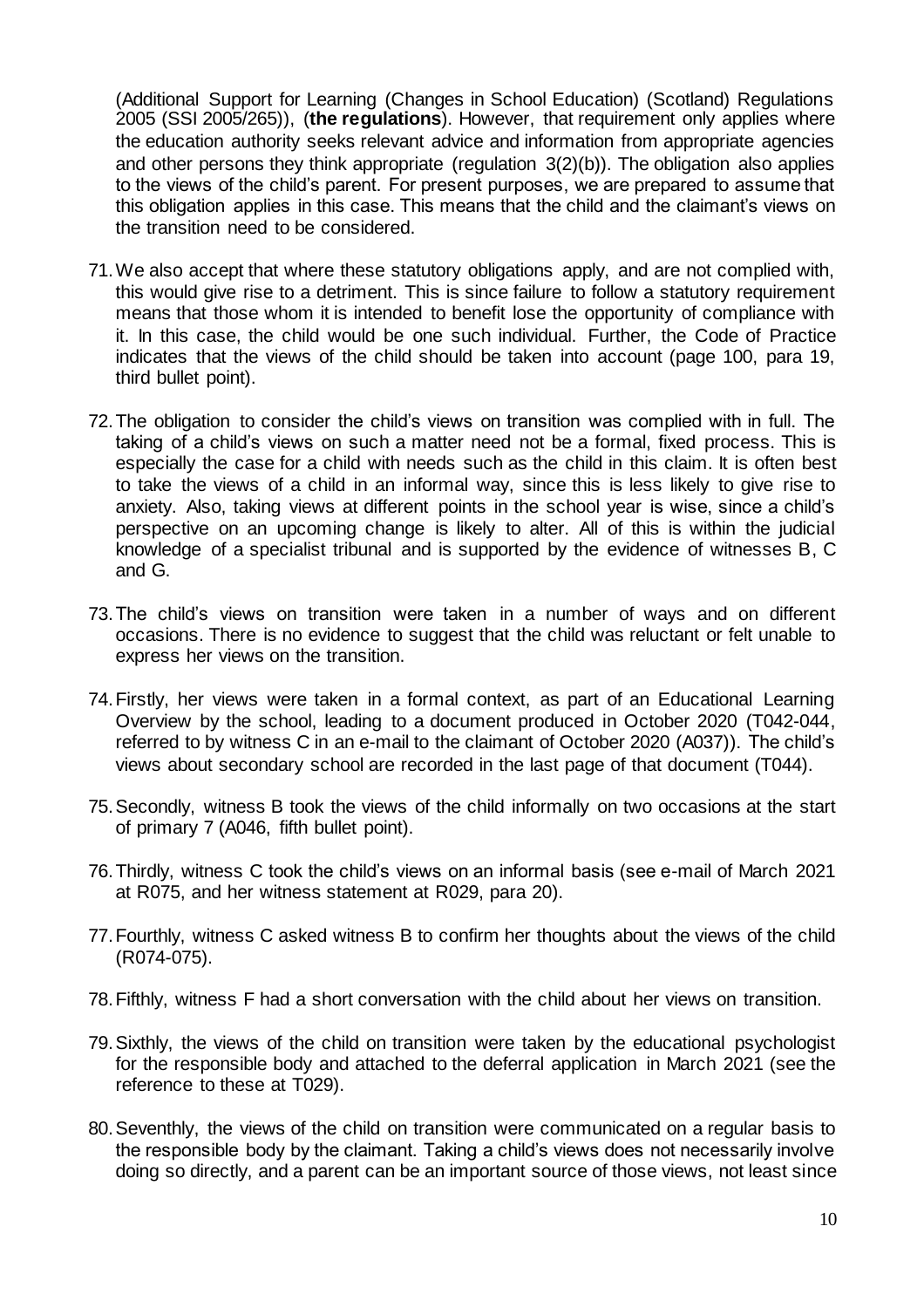a parent has a deep understanding of the child, and can report what is expressed at home. There is ample evidence of the claimant providing regular information about the child's perspective of transition throughout the child's primary 7 year, both generally and in the context of the completion of the two deferral applications (discussed below).

- 81.On the question of detriment, there was no detriment to the child in the way in which her views on transition were taken, or on the timing of taking those views.
- 82.The claimant relies on an apparent discrepancy between the accounts of witnesses D and B about whether the child had provided positive views about moving to secondary school. In our view, there is no relevance to this point. We need only deal with evidence of matters which have caused detriment to the child. Even if witness D was being dishonest (which we do not accept given her demeanor in oral evidence), we see no detriment to the child. We note that the child became distressed after overhearing discussion of this in an online meeting at home. However, we do not see that this distress caused any detriment in the sense defined above. In any event, the responsible body cannot be held responsible for an overheard conversation – that is not treatment or something done by the responsible body, one of which, as explained above, is required. Also, it is possible that the child expressed different views about the transition on different occasions to different people while in different settings.
- 83.**On (b),** the transition plan that was put in place catered adequately for the child's needs. The visits to the secondary school went well (which the claimant accepts). The child developed a good relationship with the Support for Learning teacher at school B, who managed the school B visits. The views of the child and the claimant on the transition process were taken into account. There is no evidence available to us to suggest that more needed to be done.
- 84.Witness B, who knows the child well and who has a very good relationship with her, reported in early March 2021 that the child 'was going to be nervous, but nothing major'. She goes on: 'The only things she mentioned to me were about getting lost in the school and maybe not having any friends to play with' (e-mail of 4 March 2021, R074). This suggests that while in school the child was not expressing significant worries or having serious misgivings about attending secondary school. The claimant does point to nightmares, lack of sleep and increased anxiety. There is material in the Advocacy Report suggesting that the child was worried about going to secondary school (T084, end para 1). The child also expressed concerns over crowds, being pushed around, being tripped up, people writing horrible things about her and calling her names (T085).
- 85.We therefore accept that there is evidence that the child has, during her primary seven year, felt anxious about the prospect of attending secondary school. This is not surprising given her learning disability, her history of anxiety, and the natural anxiety of children transitioning to secondary school. It is reasonable to infer, given the timing of these feelings, that they relate to the impending transition, at least in part. However, considering all of the evidence, we find the steps taken in the planning and implementation of the transition process to be appropriate and that the child's needs were taken into account in that process. While the child's anxieties increased during the transition, we cannot infer that this was due to any inadequacy of the transition process. This comes back to the point at paragraph 64 above about treatment or a PCP causing any detriment. The fact that those feelings and the transition process coincided in time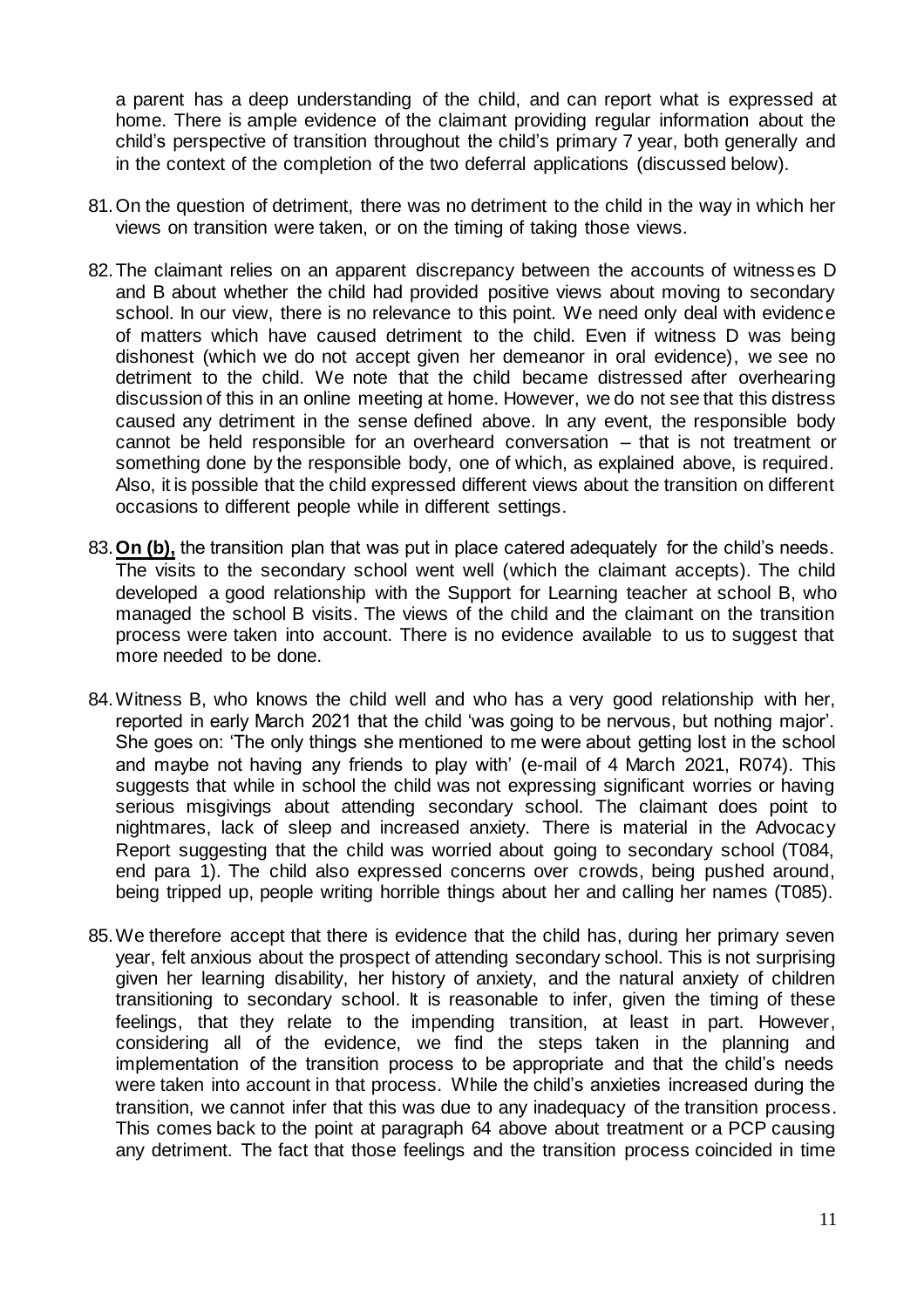is not an indication that one was caused by the other; rather it is simply an indication that transition was on the horizon. No relevant detriment was, therefore, caused.

- 86.**On (c)**, we refer to our answer to (b), above. There is no evidence to suggest that more in-class preparation for the transition ought to have taken place. The child's views on the process were taken at various points (see paragraphs 67-73, above). Steps were taken to plan the transition in accordance with her needs. In our view (supported by the evidence of witness C), a greater focus on transition might have been to her detriment. It would run the risk of highlighting the transition, with the possibility of heightening the child's anxiety about it. Staff reassured the child at the time and such anxieties were not thought to be outwith the expected responses during an enhanced transition process. No relevant detriment took place in this area.
- 87. **On (d)**, it is correct to say that the evidence indicates that school A staff were not aware of the legislative framework around transitions. While this is unfortunate, there is no evidence that this lack of knowledge led to a detriment for the child. We have explained above how the transition process operated for the child (paragraphs 29-43). This is outlined in detail in the chronology prepared by Support for Learning teacher and witness E (R057-064), the accuracy of which is not in dispute. We cannot see what would have been done differently had the school staff been aware of the legal framework relating to transitions. What is clear is that school A and B staff were aware of the relevant practicalities for an effective transition, and this is more important than any legal knowledge.
- 88.**On (e)**, we accept that witness B was not involved in every stage and meeting of the transition *planning* process. However, such involvement in the planning process would not be expected of an Additional Needs Assistant. Witness B was appropriately involved in the *implementation* of the transition process, including accompanying the child on some of the visits to school B. Witness B was consulted on the child's views about transition (A046 and e-mail at R075). She worked closely with and had a good relationship with witness C who, as the Learning Support Teacher at school A was involved in the transition planning process for the child. There is no reason given why witness B should have been directly involved in transition planning meetings. There is no evidence of a relevant detriment here.
- 89.**On (f)**, we agree that one individual was not appointed as someone with overall responsibility for the transition process. This is recommended in the Code of Practice (page 100, para 19, bullet point 8). There is good reason for this, especially as transition planning can involve a number of staff from two schools, as well as other health and educational professionals. However, we cannot detect any detriment to the child resulting from this omission. There is no evidence that the child knew that this should happen and had not happened. There is no evidence of any disorganisation or lack of coordination between professionals as a result of this omission. Again, there is no relevant detriment.
- 90.**On (g)**, there is no requirement, in the legislation or guidance, for a physical, written transition plan. Transition planning can operate without one. What is important is that there are clear and consistent lines of communication between the two schools involved, and there is evidence of such communication in this case. Such communication allows planning to change and evolve according to the child's needs. This is especially the case here, where for a significant proportion of the school year there was uncertainty about whether the child would attend secondary school from August 2021 or August 2022 (or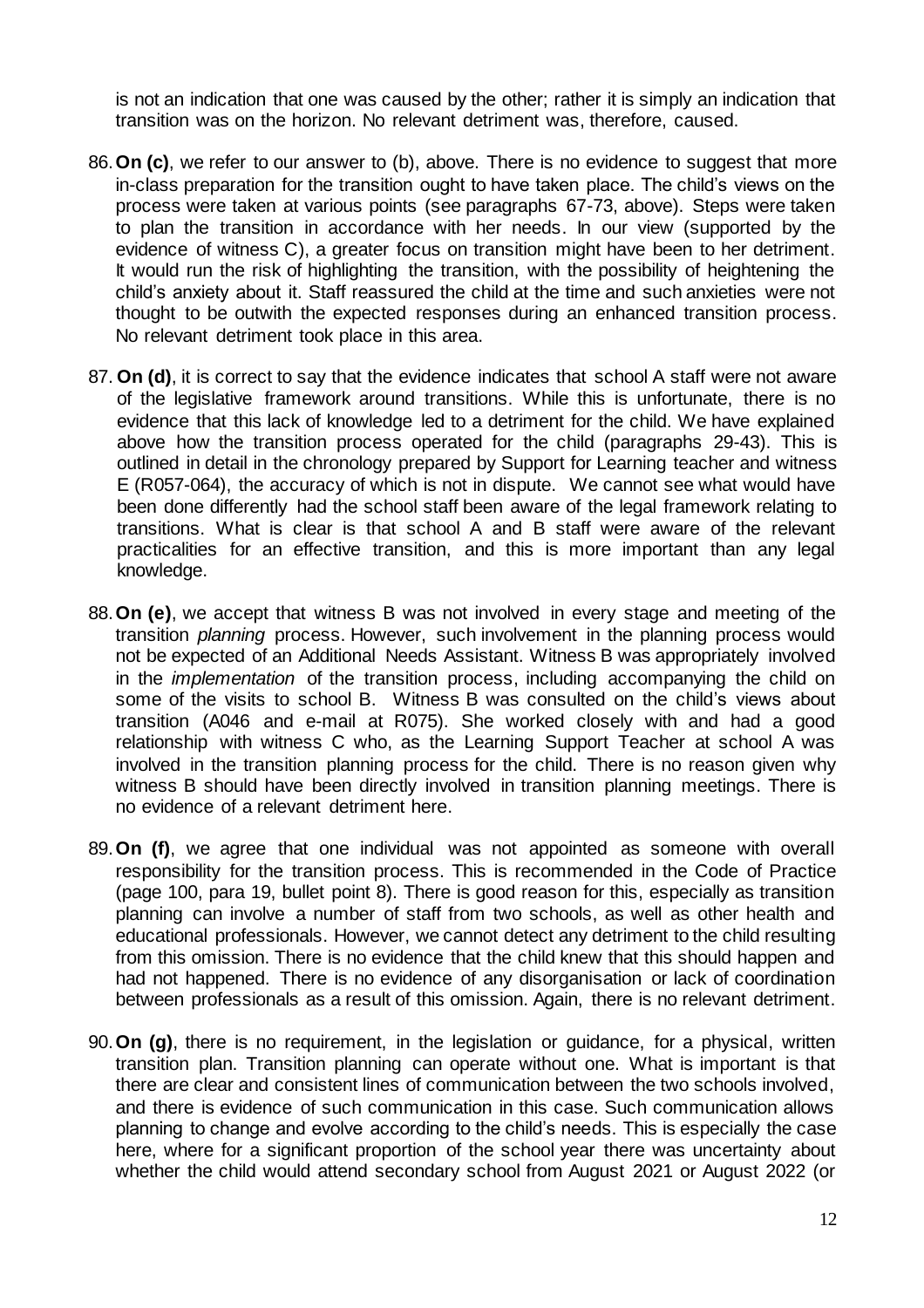in a hybrid arrangement from August 2021). A 'strong timeline of events' was promised in April 2021 (T052), and had not, by the time of the last hearing date in September 2021, been provided. However, this should be viewed in the context of a further (successful) deferral application in June 2021, and a postponement of the child's transition to school B until August 2022. What is clear is that the transition process continued appropriately during the first half of 2021, until that deferral decision (see the chronology at R057-064) and it is not clear from the evidence how a written plan or timeline of events would have changed this. We can see no relevant detriment here.

- 91.**On (h)**, in our view, arrangements for the provision of information about the practical arrangements for the child at school B in terms of her timetable, transport and breaks would normally be made in the summer term prior to the start of secondary school. Given the child's disability and her resultant needs, providing that information too early would not necessarily assist her, and could cause anxiety, especially if arrangements needed to change. Again, this factor needs to be viewed in the context of uncertainty (until June 2021) about whether the child would remain at primary school or attend secondary school in academic year 2021-22. If information about practical arrangements for the child at secondary school had been provided in the early part of 2021, and the claimant had decided to pursue a deferred year, this would have led to confusion and possibly disappointment on the part of the child. Of course, the claimant might counter that provision of those arrangements would have avoided the need for a deferred year, but given the range of issues the claimant had about the transition process (this is only one of 12 such issues), it seems likely that the deferral application would still have been made. Again, we can see no relevant detriment here.
- 92.**On (i)**, similarly, we regard pupil support planning as a matter which ought to occur close to the start of the new school year. By that time, the secondary school will know what its pupil roll and its staffing situation will be. In this case, the claimant argues that at a stage two weeks before the end of the school year (in June 2021), there was no clarity about whether witness B would undertake additional hours of work with the child when she moved to school B. Again, this has to be viewed in the context of an application for deferral of the transition to secondary school. It would be surprising if planning at this level (number of hours of support and personnel to provide it) had taken place while that application was pending. In any event, it seems to us that this planning could have taken place on time had the deferral application been refused (around 2 months before the start of the new academic year).
- 93.In any event, there was no detriment to the child caused by the planning not having taken place by June. There is no evidence to suggest that the child was aware of this or that she was affected by a lack of clarity on this matter. No relevant detriment exists.
- 94.**On (j)**, there is no evidence that the child was affected in any way by arranging visits on a week-to-week visit basis. The claimant concedes that these visits went well. Given the child's disabilities, we take the view that such an arrangement was suitable for her, since planning too far in advance might cause her to become anxious. Such an arrangement would also allow for flexibility and responsiveness to the child's needs and wishes. There is no relevant detriment here.
- 95.**On (k)**, we do not accept that the responsible body ought to have consulted with professionals other than those who were involved in the transition process. The child's CSP had ended over a year earlier, due to non-involvement of health professionals. The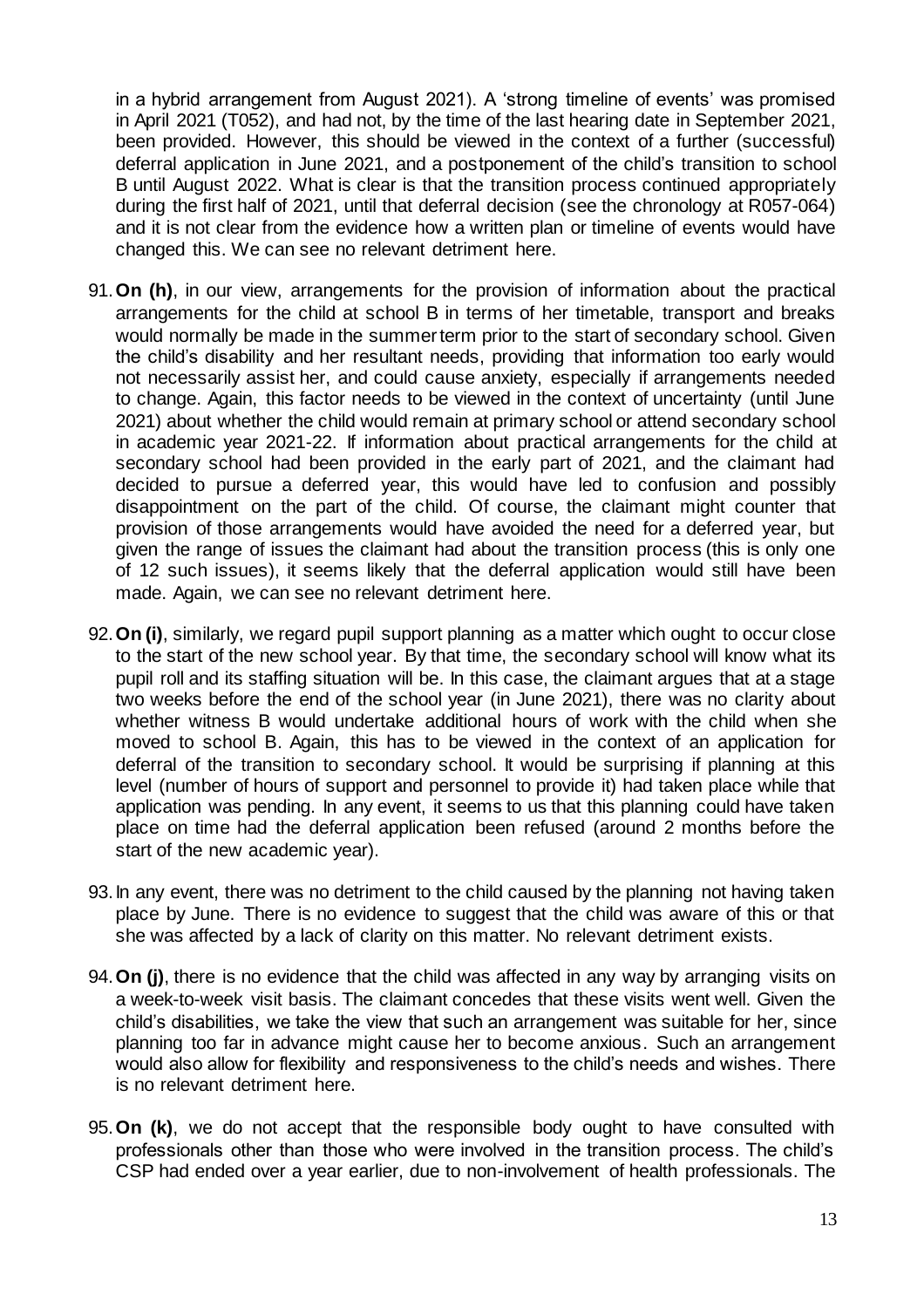claimant was seeking further referrals, but the responsible body could only react to information available at the time.

- 96.The child was seen by a clinical psychologist for a cognitive assessment in 2017. At that time, she indicated that transition to high school is often a key time to consider reassessing children or if there is a "significant deterioration in [the child's] behaviour or functioning" (T059). The child's paediatrician, in March 2021 (T062-63) suggested that repeat cognitive testing would be helpful. However, a further letter on 8 June 2021 (A103) states that the clinical psychologist did not recommend repeated testing at that time and that it would not change the level of support that the child would receive for transition. The issue of transition is mentioned, in the context of anxieties, but there is no indication that this is a major concern that requires further professional input.
- 97.There is no evidence of a significant deterioration in behaviour or functioning. In our view, there was no basis on which the responsible body could justify consulting with CAMHS or with the child's paediatrician in connection with the transition process.
- 98.The same applies to speech and language therapy and occupational therapy input. There was no evidence of current need, and consultation with the relevant agencies was therefore not required nor expected.
- 99.We point to the fact that the legal obligation to consult with professionals is at the discretion of the education authority (transition regulations, regulation 3(2)(a) which refers to 'as the authority thinks appropriate'). Since there is no evidence to support an argument that consultation with health professionals would have led to any practical input, there is no relevant detriment.
- 100. **On (l)**, the claimant argues that the transition process was 'rushed'. We do not agree. We accept that the main implementation of the process, under the responsible body's policy for enhanced transitions, started in January 2021. However, it is important to distinguish between planning for transition and implementing the transition. In the chronology provided by the secondary school staff (R057-64), the planning process started on October 2020. At the meeting on October 2020 (which the claimant attended with representatives from each school and the responsible body's educational psychologist), it was agreed that transition support would commence in January 2021 (R064). It is clear, then, that the planning process started in October 2020. The policy was to start the enhanced transition in January 2021.
- 101. Witness D indicated that it would not be wise for school A staff to begin a transition process too early in the school year, since pupils need to settle into primary 7 first before introducing ideas about secondary school. This seems sensible and proportionate.
- 102. We also note that the claimant began asking for deferral of the transition to secondary school early in the child's primary 7 year.
- 103. There is no evidence of detriment to the child caused by the speed of the transition process. Given her disability, it seems to us that it was sensible not to start the implementation process too early, since this might lead to unnecessary anxiety. By March 2021, witness B, who is close to the child, was reporting that the transition process was not causing major issues (R074). This suggests that by that time, the child did not feel rushed or anxious about the speed of the process. Indeed, there is evidence from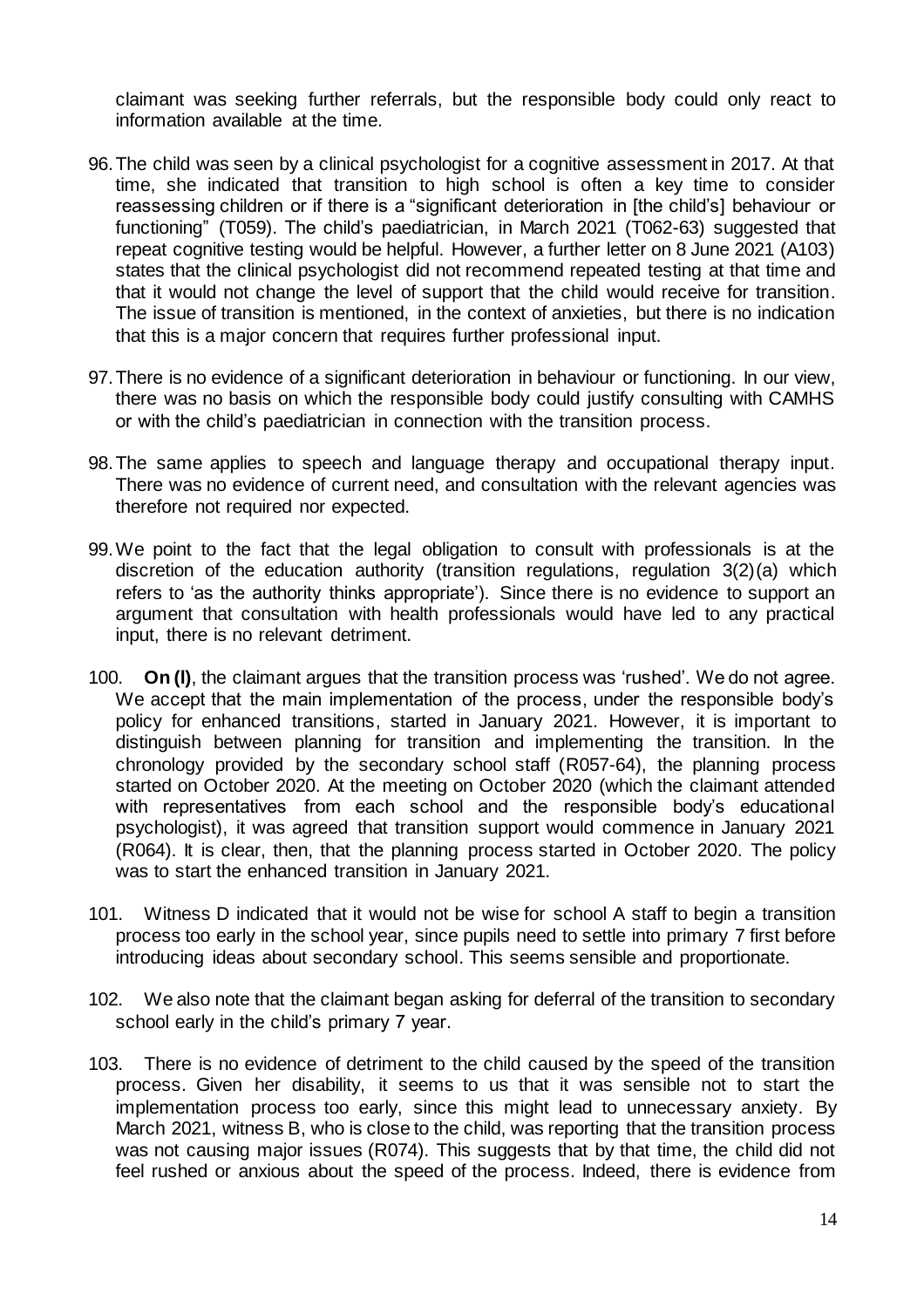witness B to indicate that the child became more anxious about the transition once visits to school B started. It is fair to assume that had those visits started earlier, the child's anxiety would have increased. There is no evidence of the child feeling rushed in the views expressed by the child in her Advocacy Statement or in her evidence to the tribunal.

#### *(b) Deferral process (findings in fact in paragraphs 18-28)*

- 104. The claimant raises a number of issues, as follows:
	- a) Scepticism about the chances of success of a deferral application.
	- b) Delay in making the deferral application.
	- c) Views of the child for June 2021 form not gathered.
	- d) Option of a 'buffer' in the transition process.
	- e) Issues with the first deferral form.
	- f) Promise of increase in support hours.
	- g) Allegations of failure to complete deferral forms properly.
- 105. **On a),** we see no detriment to the child in connection with predictions by school staff and the responsible body's educational psychologist on the possible outcome of the deferred year request. There is a distinction between a prediction and a pre-judgment; the claimant conflates these. It is clear to us that despite the views that the deferral application would not be likely to be granted (an assessment which was not unreasonable since the amended deferral application was refused), full efforts were made in completing the amended and second applications. The claimant was content with those applications when submitted.
- 106. **On b),** we agree with the evidence of witnesses C and D that making the application later in the year is better than doing so earlier. The claimant asserted that her child would only mature by six weeks in the whole of her final primary school year. No evidence was provided for this assertion, nor can we infer this from any evidence available to us. Witnesses C and D, who are qualified and experienced teaching professionals, gave evidence that the child (along with other children) would mature over the course of the year. There is more information available about a child as the year progresses, so a deferral application can be made too early. This seems logical, since it must be difficult to know at the start of the year how much a child will progress. We do not see any difficulty in compatibility between the idea that an application for deferral can be made at any time, but that it is usually best made later in the academic year. A later application for deferral for the child was most likely to benefit her, rather than be a detriment. There is no relevant detriment here.
- 107. **On c)** we see no merit in the argument that the views of the child should have been taken afresh for the June 2021 application, given that they were taken for the March 2021 application. There is no evidence to suggest that the views of the child had changed. The responsible body's educational psychologist is entitled to exercise his professional judgement on this matter. In any event, if the claimant thought the child's views had changed, she could have made that point as part of her views expressed on the June 2021 form. She did not do so. There is no relevant detriment to the child here.
- 108. **On d),** it is clear from the panelDecision Record of 10 June 2021 (A123-125) that the option of a 'buffer' (an extended transition stretching into the child's first term of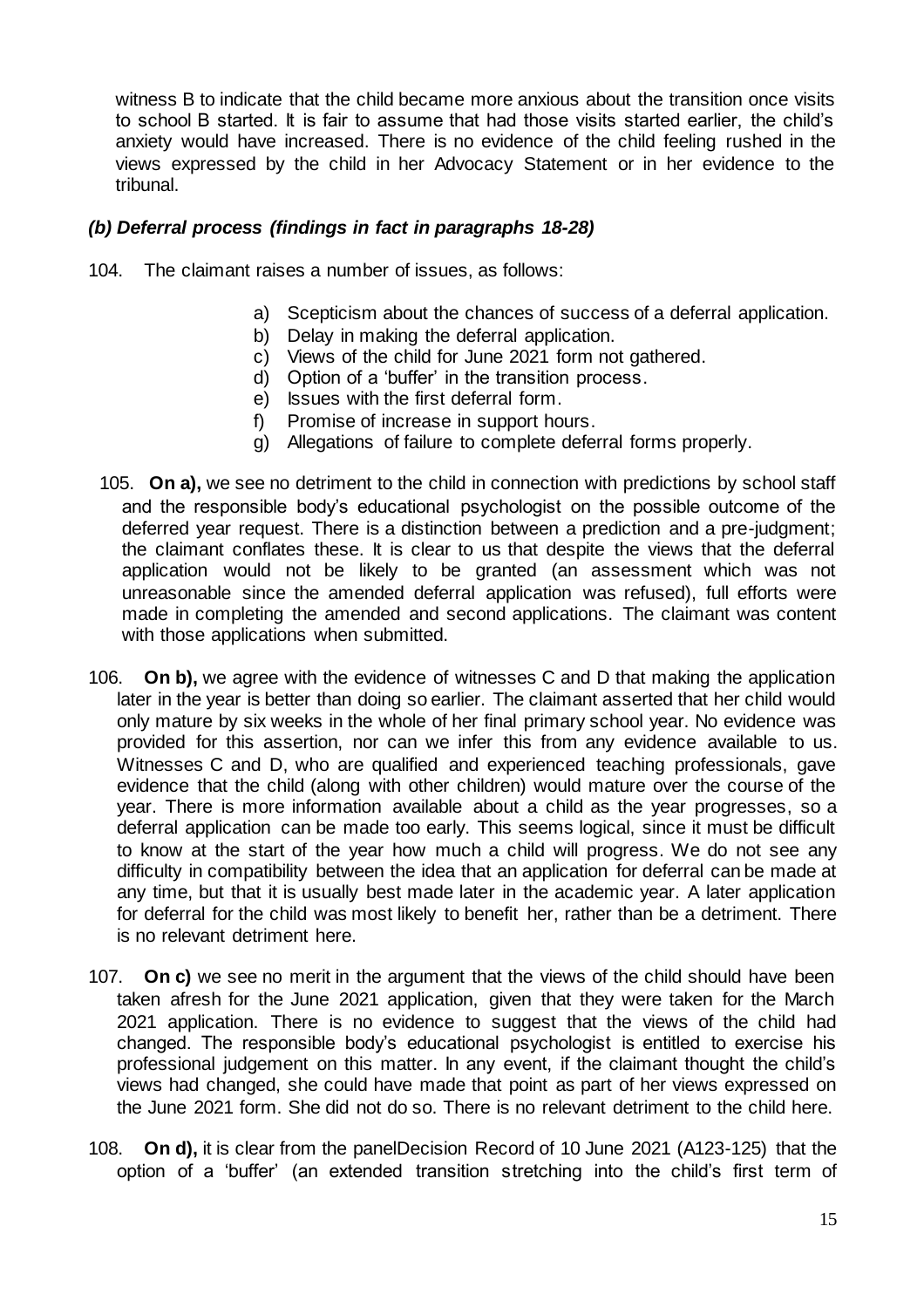secondary school) was fully explored. The reasons for not pursuing that or the option of transitioning fully in August 2021 are clearly stated in that Record. The claimant supported the option that the panel adopted. We can see no relevant detriment to the child arising from how that option was considered and decided upon.

- 109. **On e),** the responsible body has accepted that the process followed for the submission of the first deferral application form was flawed. The form was submitted without consultation with the claimant, and without her signature, as required. However, the form was immediately retracted and was not considered bythe panel. Instead, a new deferral form was prepared, the claimant was consulted on it, was content with its comments and signed it before submission. The child was not directly involved in the process of submission of the form, and there is no evidence to suggest that she knew anything about it. There is therefore no relevant detriment to her arising from this.
- 110. **On f)**, the claimant accuses the responsible body of a 'dirty tactic' (A149) in offering an increase in support hours which might turn out to be temporary, in an attempt to persuade the claimant that the child should not have a deferred year. There is no basis whatsoever in the evidence for this assertion. In our view, it is purely speculative. There is therefore no relevant detriment.
- 111. **On g)**, a number of allegations are made by the claimant about failures by the responsible body to follow the deferred year application process properly in the submission of the first form (A152-155). We need not deal with these individually (although some have been dealt with above), since we can see no relevant detriment to the child even if we were to accept all of the points made by the claimant. The claimant was happy with the content of subsequent deferral forms (in March and June 2021) and was successful in securing an additional year of primary 7 for her child. We fail to see how any issues with the forms could have had a detrimental effect on the child.

### *(c) Allegations of dishonesty*

- 112. The claimant makes a number of these (A156-157). We will not deal with each in detail here, but we have considered them. In our view, there is no evidence that school A staff were dishonest in their dealings with the child and the claimant. There are some discrepancies in evidence between witnesses, but that is to be expected in different recollections of past events. We found all of the responsible body's witnesses to be open, honest and credible in their evidence to us. There is a suggestion in the claimant's allegations that the school A staff were motivated by certain factors not connected with the educational welfare of the child. We did not have this impression from any of the evidence.
- 113. In any event, we cannot detect any sign of detriment to the child arising from any of the discrepancies identified by the claimant.

### *(d) The child's 'work tray' (findings in fact at paragraphs 51-53)*

114. The claimant argues that the activities in the child's work tray were 'meaningless' (A151-152). This is contradicted by witness C, who explains in her statement that the purpose of the tray was to make the curriculum more accessible to the child and to encourage independent learning. The activities in the work tray had learning intentions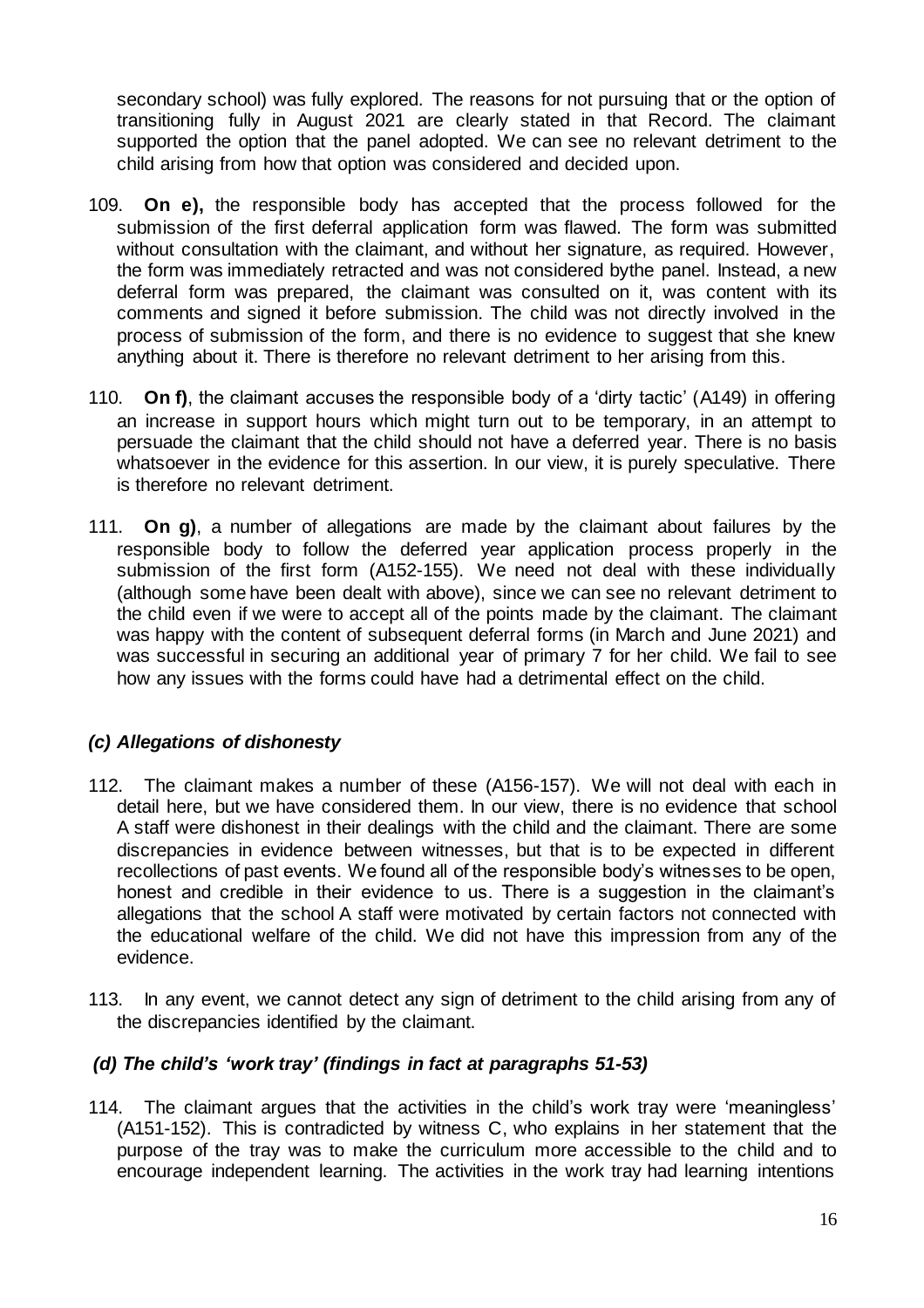and helped the child to focus and to take ownership of her learning. The child told witness C that she enjoyed the activities and made suggestions for other activities she would like to have in the work tray.

115. Since witness C is an experienced teacher including in educating children with additional needs, we prefer her interpretation to the one suggested by the claimant. We regarded witness C as honest and reliable in her oral evidence. We see no reason to doubt her evidence. The claimant's assessment of the usefulness of this resource for the child is, in our view, speculative.

#### *(e) Online teaching (findings in fact at paragraphs 44-50)*

- 116. The claimant argues that the child was disadvantaged by being included in whole class maths lessons during a three or four week period in January 2021. These classes were arranged as a result of the national lockdown, which necessitated that all teaching had to be conducted online.
- 117. We accept that there is evidence that the child felt left out during the online whole class maths lessons because she was not able to understand all of the lesson content. However, we have to put this into context.
- 118. The context is of schools having to devise, at very short notice, a new way of teaching children. An additional week was added to the school break in January 2021 to help with preparation. There was no evidence to suggest that the child struggled in a whole class environment while in a physical class. Witness F explained to us that he included the child in the whole class online lessons so that she felt part of the class. It is fair to note that the child did not have the benefit of support from her ANA during January 2021. However, the child did have the benefit of daily 1:2 tuition by the class teacher as well as weekly individual teaching by witness C. Once the issue was raised (by the claimant), immediate action was taken.
- 119. Given all of that context, (returning to the definition of 'disadvantage' above), the complaint here gives rise to an 'unjustifiable sense of grievance'. This does not mean that something did not go well; but not everything that falls into this category can justify a claim under the 2010 Act. A sense of proportion is implicit in the definition of 'disadvantage'. There is therefore no relevant detriment here.

#### *Alternative analysis*

- 120. If we are wrong on any of our analysis above, the outcome of this claim would have been the same. This is since, even if there was a detriment to the child as a result of any of the above, the claimant would not have been able, on the evidence available, to meet the tests for the four discrimination types.
- 121. For direct discrimination (2010 Act, s.13), the child was, in no sense, treated less favourably than a child who is not disabled. Indeed, the reverse is the case.
- 122. For discrimination arising out of a disability and indirect discrimination, even if the other parts of the test were met, it is clear that any unfavourable/disadvantageous treatment would have been justified on the basis that the treatment or PCP was a proportionate means of achieving a legitimate aim (s.15(1)(b) and s.19(2)(d)).